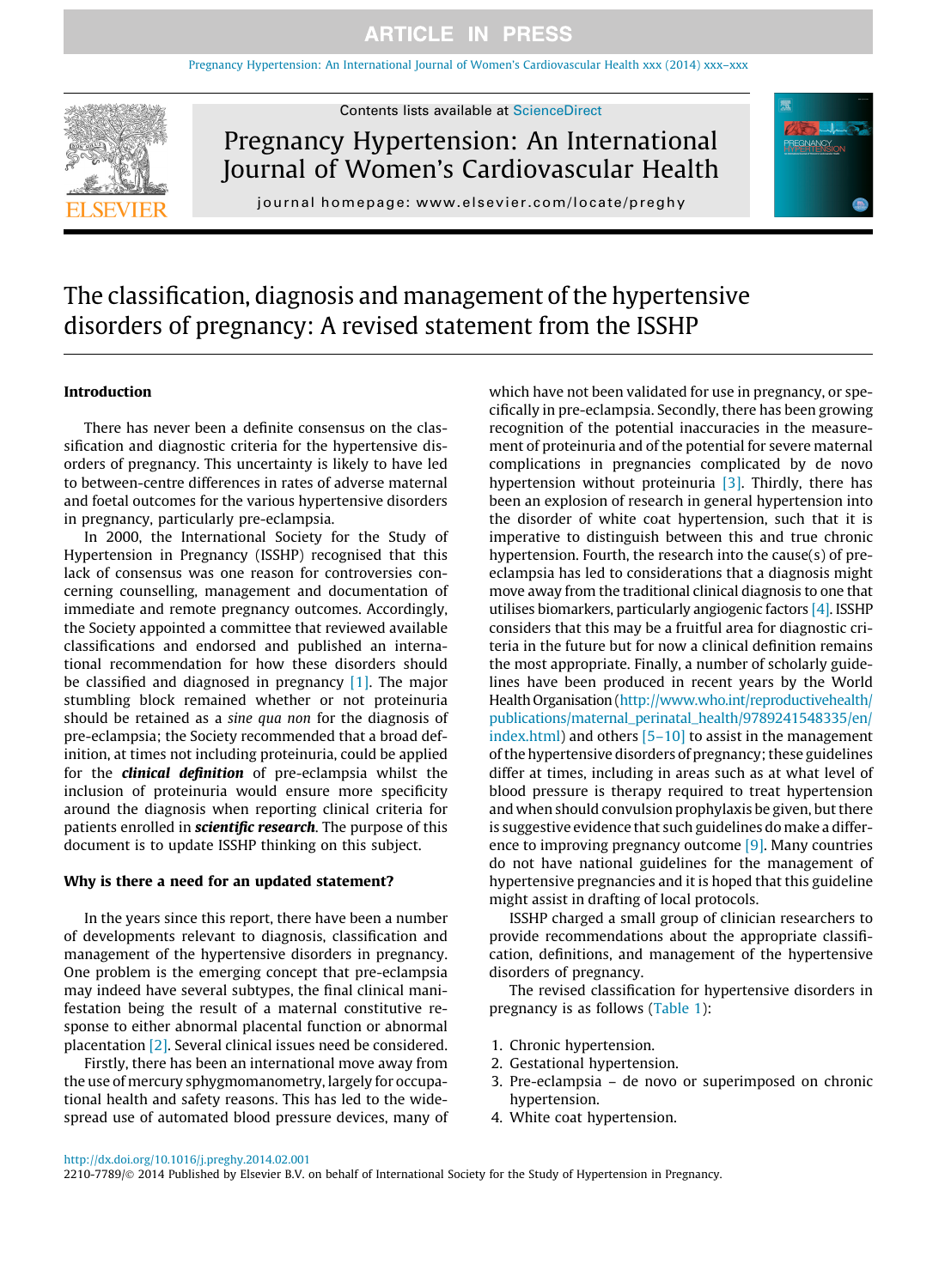## <span id="page-1-0"></span>Diagnostic criteria

#### Hypertension

Pre-eclampsia and gestational hypertension are characterised by the new onset of hypertension (>140 mmHg systolic or >90 mmHg diastolic) after 20 weeks gestation [\[11\]](#page-6-0); as such, it is important to have normal blood pressure documented either pre-pregnancy or at least in early pregnancy before there has been much pregnancy-related decrease in blood pressure. Otherwise, a normal first blood pressure measured between 16 and 20 weeks may result in a missed diagnosis of chronic hypertension.

When women present with hypertension in pregnancy after 20 weeks gestation and the earlier blood pressure is unknown, the woman should be managed as if she has gestational hypertension or pre-eclampsia and appropriate investigations should be done after pregnancy to determine if she has underlying chronic hypertension.

Mercury sphygmomanometry remains the gold standard for recording blood pressure in pregnancy, but ISSHP recognises that this technique is increasingly unavailable. Aneroid devices are used commonly but may be inaccurate. One detailed study found that 50% of aneroid devices had at least one reading >10 mmHg out compared to only 10% of mercury devices  $[12]$ . If an automated device is to be used, we recommend using one that has been shown to be reliable in pregnancy, such as the Omron T9P or Omron MIT Elite (HEM-7300-WE) devices  $[13,14]$ ; some devices may be accurate for women with chronic or gestational hypertension in pregnancy but not for women with pre-eclampsia [\[15\].](#page-6-0) When such a device is not available, we recommend maintaining a mercury sphygmomanometer for the purposes of allowing calibration of any automated device that is to be used. A newer auscultatory method, utilising a liquid–crystal sphygmomanometer rather than mercury, appears to be accurate and may be a reasonable alternative to mercury sphygmomanometry or an automated device in pregnancy (Davis G, personal communication).

ISSHP recognises that in some countries there is access only to aneroid devices and until such time as a liquid crystal or automated device can be obtained in these countries aneroid devices will need to be used despite their inaccuracy.

Regardless of the method used, we recommend a minimum of two BP measurements to diagnose hypertension and preferably that BP remain elevated after overnight rest in hospital or in a day assessment unit.

#### Chronic hypertension

Chronic hypertension refers to high blood pressure predating the pregnancy. As many women will not have had

#### Table 1

The revised ISSHP classification (2013) for hypertensive disorders in pregnancy.

- 3. Pre-eclampsia de novo or superimposed on chronic hypertension
- 4. White coat hypertension

their blood pressures measured close to pregnancy, in practice we rely upon the first trimester blood pressure to define normal or high blood pressure in these women. Most cases of chronic hypertension will be due to essential hypertension, usually accompanied by a family history of hypertension and often by overweight or obesity. Other secondary causes of hypertension are less common and in this age group are usually underlying primary renal parenchymal disorders (such as reflux nephropathy or glomerulonephritis) and less commonly, fibromuscular hyperplasia of the renal arteries or primary hyperaldosteronism.

#### Gestational hypertension or Pre-eclampsia?

([Table 2](#page-2-0)) When de novo hypertension is present after 20 weeks gestation, the next decision is whether this represents pure gestational hypertension or pre-eclampsia. The latter is diagnosed by hypertension and the coexistence of one or more of the following new-onset conditions:

- 1. Proteinuria (spot urine protein/creatinine >30 mg/ mmol [0.3 mg/mg] or  $\geq$ 300 mg/day or at least 1 g/L ['2 + '] on dipstick testing)
- 2. Other maternal organ dysfunction:
	- renal insufficiency (creatinine  $\geq$ 90 umol/L; 1.02 mg/ dL)
	- liver involvement (elevated transaminases at least twice upper limit of normal ± right upper quadrant or epigastric abdominal pain)
	- neurological complications (examples include eclampsia, altered mental status, blindness, stroke, or more commonly hyperreflexia when accompanied by clonus, severe headaches when accompanied by hyperreflexia, persistent visual scotomata)
	- haematological complications (thrombocytopenia – platelet count below 150,000/dL, DIC, haemolysis)
- 3. Uteroplacental dysfunction
	- foetal growth restriction

This means that ideally all asymptomatic women with less than severe hypertension (140–159/90–109 mmHg) and no dipstick proteinuria should have the appropriate laboratory investigations done to exclude maternal organ dysfunction. Without these, it will be impossible to exclude pre-eclampsia. In some countries this approach will necessitate referral of patients (of whom some will not have pre-eclampsia) from smaller units where same-day laboratory facilities are not available. Local decision making strategies will be necessary in these areas.

Although it is probable that pre-eclampsia can be present in some cases without overt hypertension, the Society recommends maintaining new onset hypertension in the diagnosis for now.

We do not recommend diagnosing pre-eclampsia that is superimposed on chronic hypertension on the basis of a rise in blood pressure alone. For patients with underlying essential hypertension, superimposed pre-eclampsia can be diagnosed when one or more of the above features of preeclampsia occur in addition to the hypertension. It is harder

<sup>1.</sup> Chronic hypertension

<sup>2.</sup> Gestational hypertension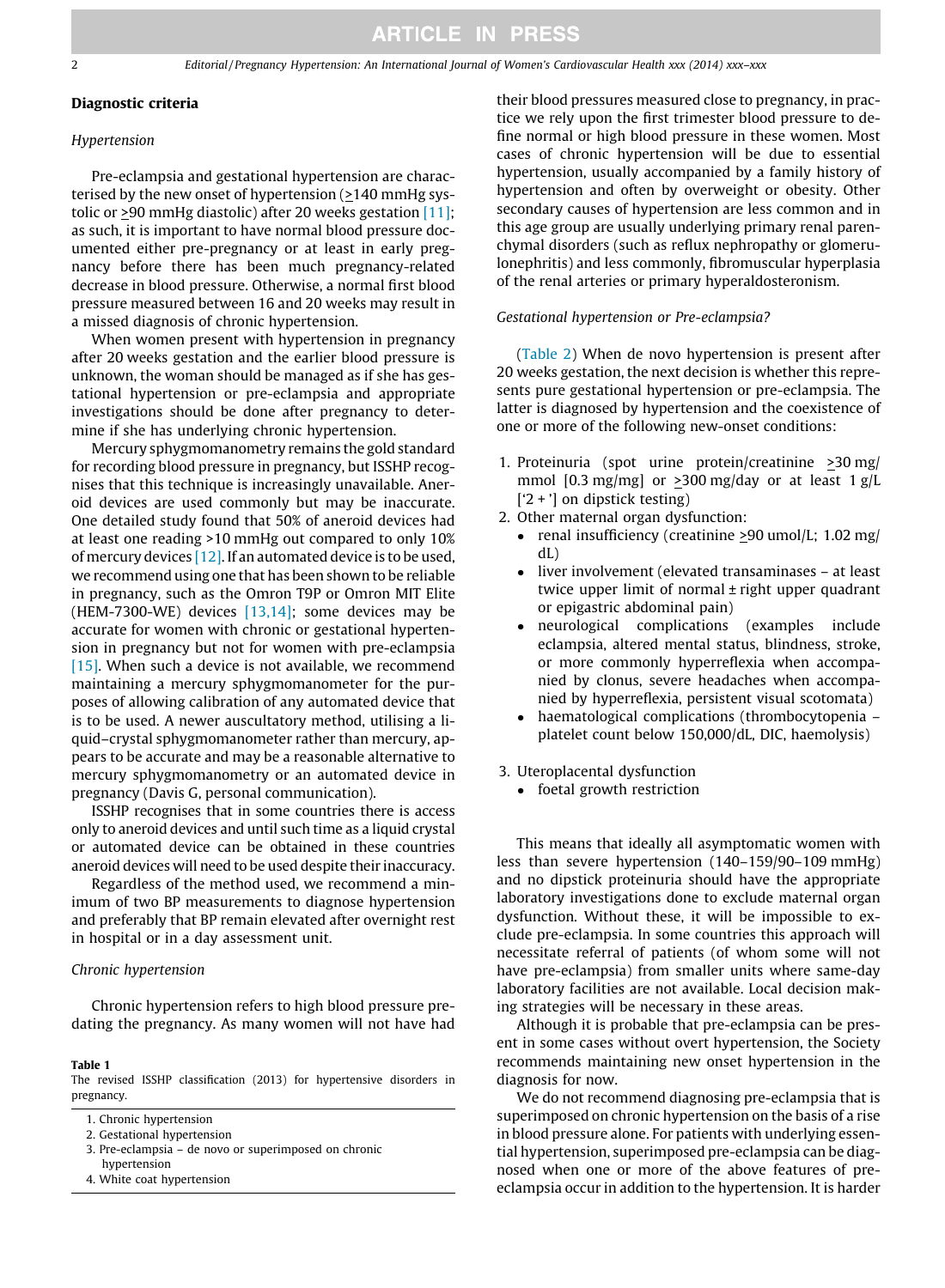## **ARTICLE IN PRESS**

Editorial / Pregnancy Hypertension: An International Journal of Women's Cardiovascular Health xxx (2014) xxx–xxx 3

#### <span id="page-2-0"></span>Table 2

The revised ISSHP definition of pre-eclampsia (2014) is.

Hypertension developing after 20 weeks gestation and the coexistence of one or more of the following new onset conditions:

1. Proteinuria

- 2. Other maternal organ dysfunction:
- renal insufficiency (creatinine >90 umol/L)
- liver involvement (elevated transaminases and/or severe right upper quadrant or epigastric pain)
- $\bullet$  neurological complications (examples include eclampsia, altered mental status, blindness, stroke, or more commonly hyperreflexia when accompanied by clonus, severe headaches when accompanied by hyperreflexia, persistent visual scotomata)
- haematological complications (thrombocytopenia, DIC, haemolysis)
- 3. Uteroplacental dysfunction
- foetal growth restriction

to diagnose pre-eclampsia superimposed upon underlying renal disease because these patients commonly have impaired GFR and/or proteinuria to begin. In these cases preeclampsia can generally be diagnosed when another feature such as new onset liver dysfunction, thrombocytopenia or neurological features develop. Even then uncertainty may remain and this is another area where a diagnostic test such as measurement of angiogenic or inflammatory factors in serum or urine may prove fruitful in the future.

#### Proteinuria

The gold standard for diagnosing abnormal proteinuria in pregnancy is a 24-h urinary protein  $\geq 300$  mg per day, though this is more a time-honoured value than one with high scientific proof [\[16\]](#page-6-0); ideally 24 h creatinine excretion will also be used to assess adequacy of collection as without this the estimated daily urine protein excretion is often incorrect [\[17\]](#page-6-0). In practice, the 24 h urine protein measurement will often be replaced with a spot urine protein/creatinine ratio, a value  $\geqslant$  30 mg per mmol (=0.26 mg/mg, usually 'rounded' to 0.3 mg/mg) representing significant proteinuria [\[18–20\]](#page-6-0); this eliminates the inherent difficulties in undertaking 24-h urine collections and speeds up the process of decision-making. At present there is insufficient data to recommend using urinary albumin/creatinine ratio but this may change when more research becomes available [\[18,21\]](#page-6-0).

When neither 24 h nor P/Cr measures of proteinuria are available, dipstick testing still provides reasonable assessment of proteinuria, particularly when values are greater than 1 g per litre i.e. 2[+\[20,22\]](#page-6-0). As discussed in the Society's accompanying document [\[23\],](#page-6-0) it is the presence or absence of proteinuria that is important, the degree of proteinuria providing very little additional risk stratification such that it is not included in considerations of the severity of preeclampsia [\[3,20,24,25\]](#page-6-0). The one situation where the degree of proteinuria impacts management is when nephrotic syndrome intervenes as a result of pre-eclampsia, thus necessitating prophylaxis against thrombo-embolism. When the spot urine protein/creatinine ratio is above 230 mg/mmol then it is probable that nephrotic range proteinuria exists [\[26\]](#page-6-0); where possible this can be confirmed in such cases by 24 h urine protein measurement.

#### **HELLP**

The combination of haemolysis, elevated liver enzymes and thrombocytopenia is often referred to as the HELLP syndrome. For clinicians familiar with the management of pre-eclampsia, this constellation of abnormalities signifies a more serious part of the spectrum of this disorder and is still considered within the overall context of managing pre-eclampsia, not an isolated and separate disorder. ISSHP endorses this approach so as to reduce confusion amongst those less familiar with the multisystem complications that might occur in pre-eclampsia. In other words, women with features of HELLP syndrome should be considered to have pre-eclampsia so that all the features of pre-eclampsia will be sought and addressed. A more detailed discussion of the HELLP syndrome is part of the accompanying ISSHP document [\[23\]](#page-6-0).

#### Foetal growth

Controversy remains as to whether foetal growth restriction in the context of new onset gestational hypertension, without any other maternal feature of preeclampsia, should be considered to define pre-eclampsia. The authors' view was that this should apply, given that pre-eclampsia is most commonly of itself a primary placental disorder.

#### Gestational hypertension

Gestational hypertension is defined as the de novo development of high blood pressure after 20 weeks gestation, without any of the abnormalities that define preeclampsia, as discussed above. This condition is usually benign. However, it can progress to pre-eclampsia in about 25% of cases, morseo when the hypertension presents before 32 weeks [\[27\].](#page-6-0)

#### Gestational proteinuria

In recent years, gestational proteinuria has been recognised as a real entity. It is unclear exactly how many pregnancies are affected by this condition, defined as the new onset of proteinuria in pregnancy without other obvious features of pre-eclampsia or primary renal disease.Women with gestational proteinuria have blood levels of placental growth factor that are intermediate between those of normal pregnancies and pre-eclampsia, prompting consideration that these women have an early and mild form of pre-eclampsia [\[28\]](#page-6-0). The recommended approach to management of these women is to consider three possible outcomes:

- No features of pre-eclampsia develop throughout pregnancy and proteinuria disappears postpartum;
- This proteinuria turns out to be the first feature of preeclampsia which is defined when subsequently the blood pressure rises or other features of pre-eclampsia develop (as above);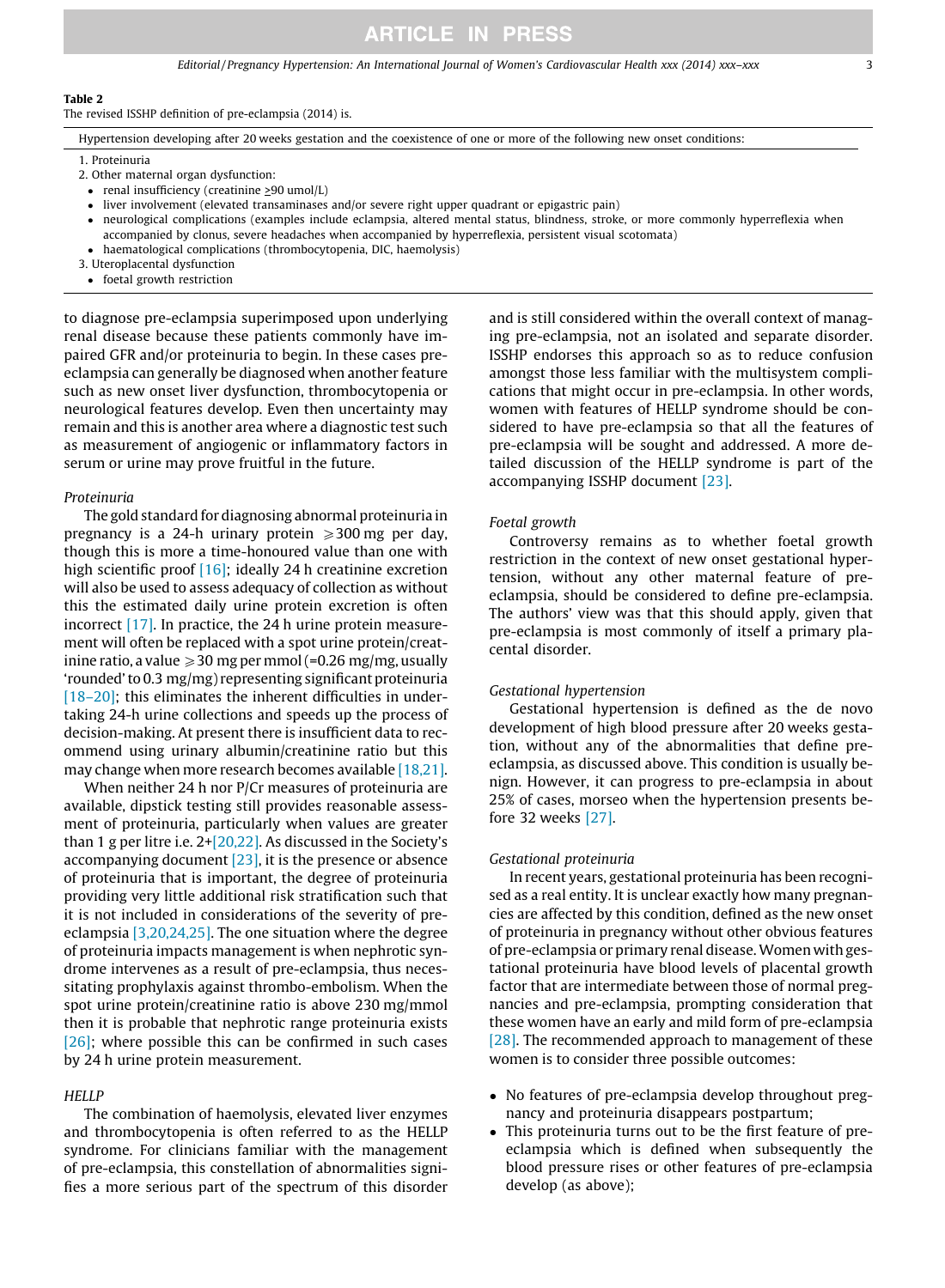$\bullet$  The proteinuria persists postpartum and ultimately signifies a primary renal disease which has coincidentally developed in the pregnancy, an unusual event.

Monitoring of these women more frequently than usual is therefore recommended for the remainder of their pregnancy, as well as assessment of proteinuria about three months post partum.

#### White-coat hypertension

(Fig. 1) In the general population it is now recognised that up to one in four patients with elevated clinic or office blood pressure have white coat hypertension [\[29\]](#page-7-0). This diagnosis can be eliminated partly by having clinic or office blood pressures recorded by a nurse, rather than a doctor, preferably using repeated blood pressure readings [\[30\]](#page-7-0). Ideally, the diagnosis is confirmed by demonstrating normal BP using 24 h ambulatory BP monitoring (ABPM) in the first half of pregnancy but ISSHP acknowledges that this is not always practical on national or international scales, with some countries having no access to this service at all. Where a diagnosis of white coat hypertension is confirmed, pregnant women can be managed with regular home blood pressure assessments and antihypertensives can be avoided, at least up to blood pressure levels of 160–170/110 mmHg. There are limited studies on the outcome of these pregnancies but it appears that up to half will develop true gestational hypertension or pre-eclampsia  $[31]$ ; it is possible that the risk of pre-eclampsia is twice that of the normal pregnant population, though this needs to be confirmed. The important messages around white coat hypertension are as follows:

- it is reasonable to withhold antihypertensive therapy in this group,

- blood pressure should continue to be monitored regularly at home,
- Increased surveillance is required throughout pregnancy to detect the emergence of pre-eclampsia.
	- - In areas where home blood pressure assessments are not available, maternal blood pressure should be checked regularly, preferably weekly, by a health care worker; this is probably best done by someone other than a doctor to reduce the likelihood of a white-coat effect.

#### Prediction and prevention of pre-eclampsia

Many clinical, ultrasonographic, and laboratory parameters have been explored during early pregnancy as tools for predicting who will later develop pre-eclampsia; these include, amongst others [\[32–36\]](#page-7-0):

- uterine artery doppler studies,
- measurement of angiogenic factors (such as soluble Endoglin, sFlt-1 and sFLt-1/Placental Growth Factor ratio)
- ADAM-12, plasma PAPP-A, PP 13, homocysteine, ADMA, uric acid and leptin,
- -Urinary albumin or calcium

Maternal characteristics that are associated with an increased likelihood of pre-eclampsia include:

- previous pre-eclampsia, particularly when more serious or early onset before 34 weeks
- $\bullet$  pre-existing medical conditions (including chronic hypertension, underlying renal disease, or pre-gestational diabetes mellitus),
- underlying antiphospholipid antibody syndrome,
- multiple pregnancy;



Fig. 1. Clinical application of ABPM in early pregnancy to diagnose and manage white-coat hypertension. Hypertension is diagnosed if either average systolic or diastolic BP is elevated, awake or sleep. ABPM = ambulatory blood pressure monitoring; GH = gestational hypertension; PE = pre-eclampsia; HBPM = home blood pressure monitoring. From reference [\[55\].](#page-7-0)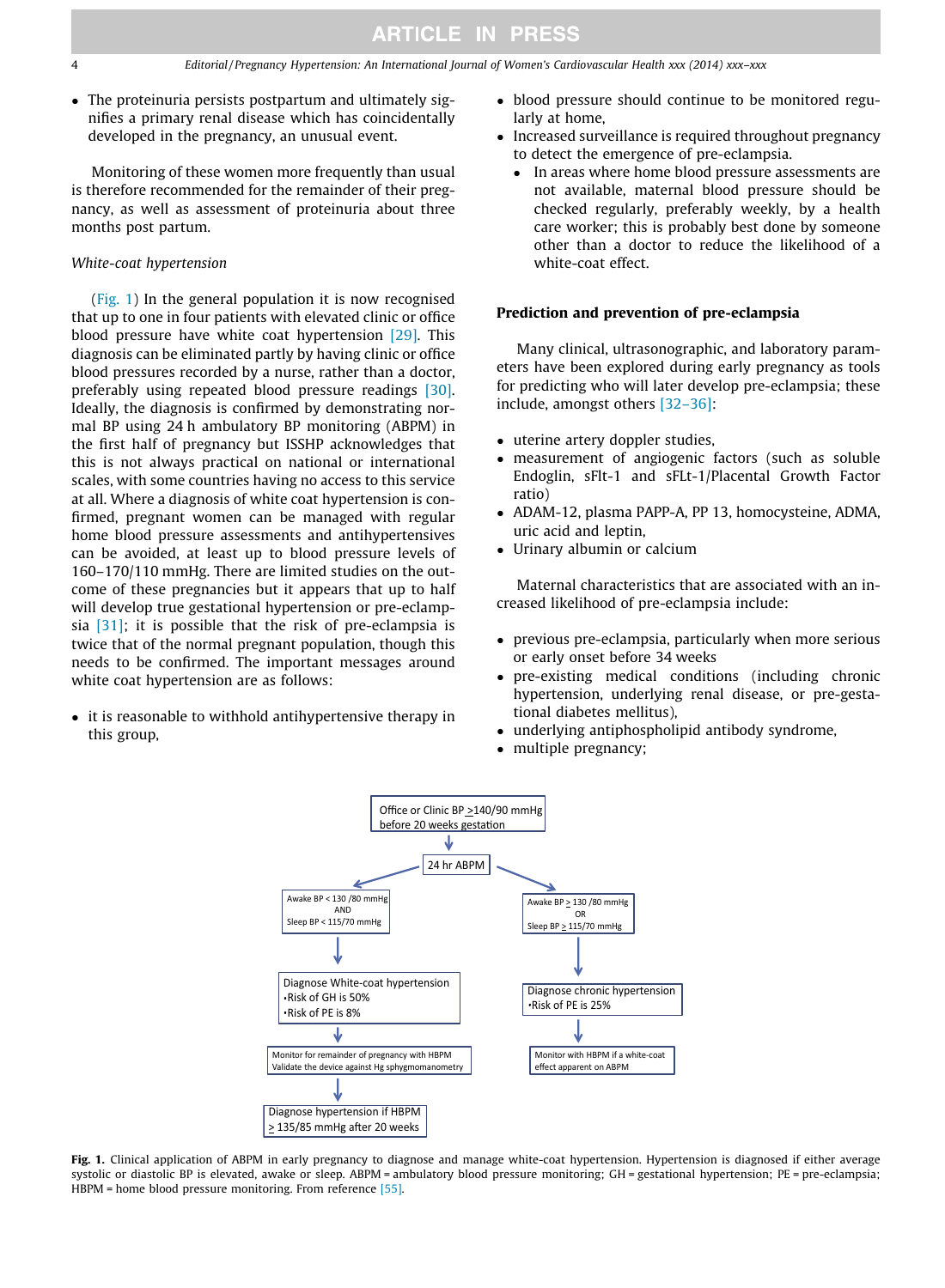Other factors less strongly associated with pre-eclampsia include but are not limited to:

- primiparity (although pre-eclampsia may occur in subsequent pregnancies even in the absence of pre-eclampsia in the first),
- primipaternity both changed paternity [\[37\]](#page-7-0) and an interval greater than 5 years have been associated with an increased risk for pre-eclampsia [\[38\],](#page-7-0)
- short duration of sexual relationship (<6 months) prior to the pregnancy [\[39\]](#page-7-0),
- obesity,
- African American race,
- advanced maternal age,
- family history of pre-eclampsia [\[40,41\]](#page-7-0).

Thrombophilias have no clear association with near term pre-eclampsia but Factor V Leiden may be a risk factor for the rarer case of very early onset pre-eclampsia, particularly when associated with severe foetal growth restriction [\[42\]](#page-7-0).

At present, there is no clinically useful prediction model for the development of pre-eclampsia.

As well as predicting the development of pre-eclampsia there are recent studies aiming to predict clinical outcomes for women when they initially present with early features of pre-eclampsia. Measurement of angiogenic factors may play a role in this regard in the future but is still at a research stage [\[43\]](#page-7-0).

A clinical predictive model, the PIERS model, can predict the likelihood of a composite severe adverse maternal outcome using the following variables gathered from 6– 48 h after admission with pre-eclampsia [\[44,45\]:](#page-7-0)

- gestational age,
- chest pain or dyspnoea,
- oxygen saturation,
- platelet count,
- serum creatinine,
- $\bullet$  AST.

In practice, pulse oximetry is probably used infrequently and defaults to an oxygen saturation of 97% in the risk model when oximetry is not available ([https://](https://piers.cfri.ca/PIERSCalculatorH.aspx) [piers.cfri.ca/PIERSCalculatorH.aspx](https://piers.cfri.ca/PIERSCalculatorH.aspx)).

## Prevention

No treatment to date can reliably prevent pre-eclampsia in all women; even the analyses of studies of large numbers of women using aspirin or calcium for prevention of pre-eclampsia remain open to differing interpretations.

On balance, we believe that for women considered to be at increased risk for pre-eclampsia on the basis of clinical factors mentioned above, both low dose aspirin and calcium (particularly in the setting of low calcium intake) are recommended for the prevention of pre-eclampsia [\[46–48\].](#page-7-0) Aspirin should be given at a dose between 75 and 150 mg per day, started preferably before 16 weeks, possibly taken at night, and continued until delivery;

about 70 women need to be treated to prevent one case of pre-eclampsia, particularly severe pre-eclampsia. Calcium at a dose of at least 1 g/d has been shown to reduce the likelihood of pre-eclampsia in women with low calcium intake.

Supplemental Vitamin C and E are not recommended and may in fact be associated with worse pregnancy outcomes [\[49\]](#page-7-0).

#### Management

ISSHP endorses the following key management points:

- 1. Women with an initial diagnosis of pre-eclampsia should be admitted to hospital in all cases; following assessment in hospital, some women with pre-eclampsia may be managed in specialised outpatient settings, such as day assessment units or antepartum home care programs in hospitals with appropriate expertise.
- 2. Clinical assessment of women with pre-eclampsia should include measurement of pulse oximetry where possible.
- 3. Maternal blood tests should be performed at least twice weekly (and again in response to a change in clinical status) in most women with pre-eclampsia, including haemoglobin, platelet count, liver enzymes, electrolytes, creatinine, and uric acid.
	- a. There has been controversy about the utility of uric acid and whether or not it should be retained in the tests performed. Evidence suggests that amongst hypertensive pregnant women, including women with gestational hypertension alone, elevated gestation corrected uric acid remains a valuable test to alert clinicians to the possibility of foetal growth restriction [\[50,51\].](#page-7-0) However, uric acid should not be used to determine the timing of delivery.
- 4. Whilst controversy remains around the BP level at which to institute antihypertensive therapy, there is general agreement that blood pressures above 160–170/ 110 mmHg require urgent treatment, with lowering of systolic and diastolic blood pressure below 160–170/ 110 mmHg over a few hours; blood pressures at these levels are thought to be surrogate markers for the risk of stroke, as well as a reflection of increased severity of the overall condition of pre-eclampsia. A number of different anti-hypertensives can be used to control BP in pregnancy. In the acute setting short acting oral nifedipine or intravenous labetalol or hydralazine is commonly used. In the day to day management oral methyldopa, nifedipine, oxprenolol, and hydralazine remain commonly used medications. ACE inhibitors and A2 receptor blockers should be avoided.
- 5. There is no current agreement as to what level BP should be maintained when antihypertensives are instituted for non-urgent indications in pregnancy. ISSHP believes that existing data do not permit definitive statements to be made. The Canadian guidelines recommend 130–155/ 90–105 mmHg in the absence of co-morbid conditions [\[10\]](#page-6-0), and the NICE guidelines recommend keeping BP below 150 mmHg systolic and between 80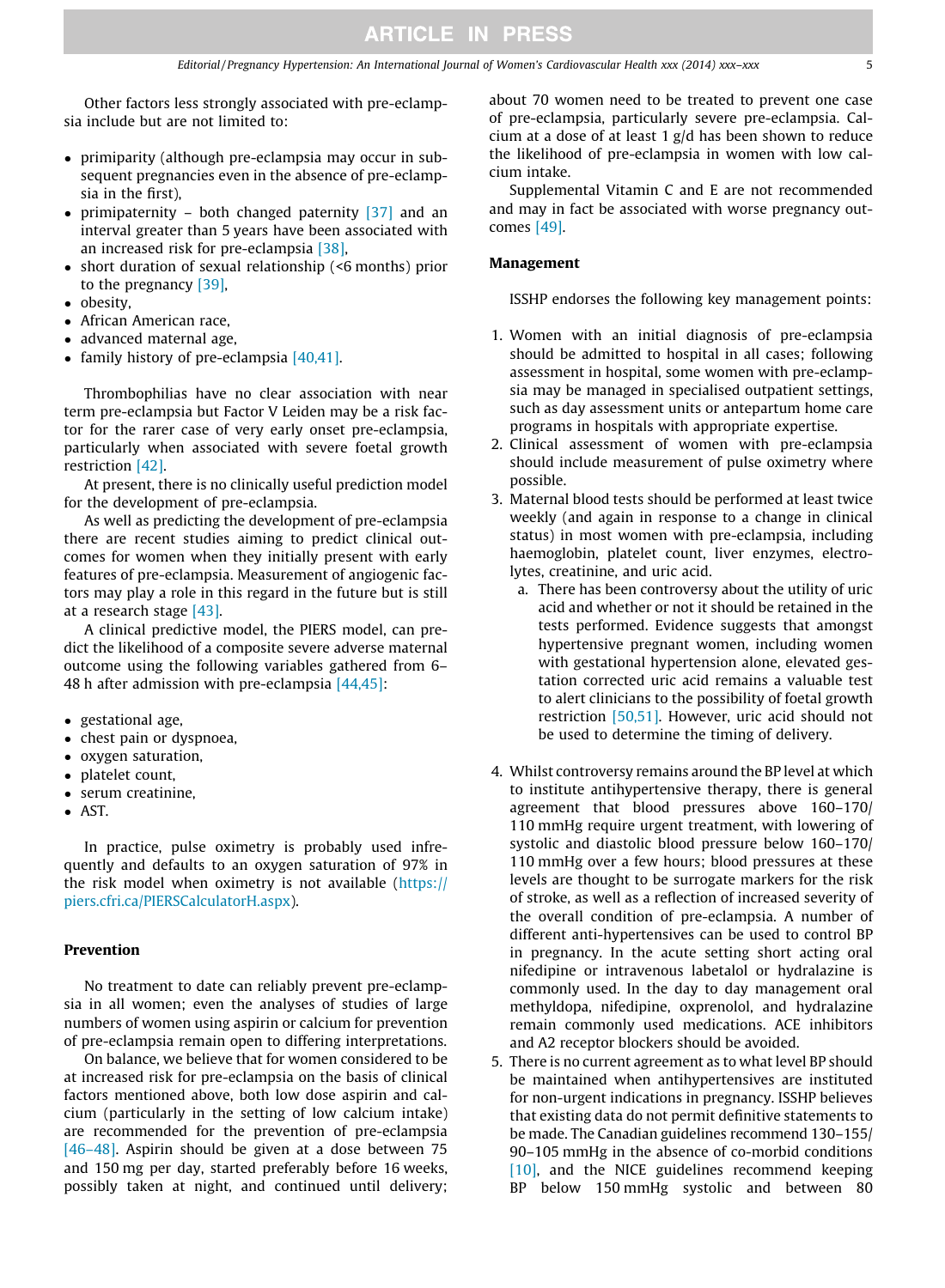6 Editorial / Pregnancy Hypertension: An International Journal of Women's Cardiovascular Health xxx (2014) xxx–xxx

and100 mmHg diastolic [\[7\]](#page-6-0). Differing authorities have recommended different cut-off blood pressure levels at which to commence routine antihypertensive use for women with gestational hypertension or preeclampsia [\[52\]](#page-7-0). ISSHP believes that an important principle is not to lower BP below the stated lower limits as this may be associated with poor placental perfusion, though this remains an area of further research. A reasonable approach would be to maintain systolic blood pressure above 110 mmHg and diastolic blood pressure above 80 mmHg. Each unit should have a protocol (based on national or international guidelines) that documents their recommended target BP and audit of associated pregnancy outcomes is recommended.

- 6. There is clear evidence that magnesium sulphate prevents eclampsia, approximately halving the rate; overall approximately 50 to 100 women need magnesium to prevent one seizure, depending on the severity [\[53\].](#page-7-0) Magnesium sulphate is effective in women with severe and non-severe pre-eclampsia but the costs are higher for treatment of the latter. ISSHP recommends that, especially in low and middle income countries, all women with pre-eclampsia receive magnesium because the cost benefit is greatest; it is acknowledged that achieving this remains a great challenge. In highly specialised centres, and in high income settings where the costs of administering magnesium sulphate are higher, selective use in women with severe pre-eclampsia is reasonable; in the landmark Magpie Trial, severe pre-eclampsia was defined as severe hypertension and at least 3+ of proteinuria, or slightly lower measurements (150/100 mmHg and at least 2+ of proteinuria) in the presence of at least two signs or symptoms of ''imminent eclampsia'' [\[54\].](#page-7-0) ISSHP recommends that each unit has a consistent policy concerning their use of magnesium sulphate that incorporates appropriate monitoring, recognition of the risks of magnesium infusions, and assessment of maternal and foetal outcomes.
- 7. ISSHP does not advocate for any clinical distinction between mild and severe pre-eclampsia in usual clinical practice. Instead, all cases of pre-eclampsia should be treated in the knowledge that the condition can change rapidly and that world-wide, this remains a major cause of maternal mortality.
- a. Distinctions between early and late onset, and mild and severe pre-eclampsia, are useful for research purposes, as described in the accompanying ISSHP paper [\[23\].](#page-6-0) However, for **clinical purposes**, the condition should be considered as one that is at any time capable of being severe and life-threatening for mother and baby.
- b. There are clinical findings that warrant closer attention; examples include ongoing or recurring severe headaches, visual scotomata, nausea/vomiting, epigastric pain, oliguria and severe hypertension as well as progressive derangements in laboratory tests such as rising creatinine or liver transaminases or falling platelet count, or failure of foetal growth or abnormal Doppler findings. It would seem prudent to recommend that these women be managed at least initially as inpatients in a centre with maternal high dependency or intensive care unit capacity.
- 8. ISSHP endorses an approach to delivery at specific indications as follows (Table 3):
	- a. Women with pre-eclampsia at  $\geq$ 37 weeks gestation should be delivered
	- b. Women with pre-eclampsia between 34 and 37 weeks can be managed with an expectant conservative approach, as below.
	- c. women with pre-eclampsia at <34 weeks gestation should be managed with a conservative (expectant) approach at a centre with Maternal and Foetal Medicine expertise, delivery being necessary when one or more of the following indications emerge:
		- i. Inability to control maternal blood pressure despite antihypertensives.
		- ii. When available, maternal pulse oximetry <90%, or pulmonary oedema unresponsive to initial diuretics
		- iii. Progressive deterioration in liver function, GFR, haemolysis or platelet count
		- iv. ongoing neurological symptoms, as described above, or eclampsia
		- v. Placental abruption
		- vi. Reversed end-diastolic flow in the umbilical artery Doppler velocimetry, a non reassuring CTG, or stillbirth.

#### Table 3

Specific indications for delivery of women with pre-eclampsia.

a. Women with pre-eclampsia at  $\geqslant$  37 weeks gestation should be delivered

- i. Inability to control maternal blood pressure despite antihypertensives.
- ii. Maternal pulse oximetry <90% or pulmonary oedema unresponsive to initial diuretics
- iii. Progressive deterioration in liver function, GFR, haemolysis or platelet count
- iv. ongoing neurological symptoms, as described above, or eclampsia
- v. Placental abruption

Of note, neither the serum uric acid nor the level of proteinuria should be used as an indication for delivery.

b. Women with pre-eclampsia between 34 and 37 weeks can be managed with an expectant conservative approach, as below.

c. women with pre-eclampsia at <34 weeks gestation should be managed with a conservative (expectant) approach at a centre with Maternal and Foetal Medicine expertise, delivery being necessary when one or more of the following indications emerge:

vi. Reversed end-diastolic flow in the umbilical artery Doppler velocimetry, a non reassuring CTG, or stillbirth.

Women with chronic hypertension, gestational hypertension or white-coat hypertension should be delivered no later than 40 weeks and earlier if there is inability to control maternal blood pressure or if pre-eclampsia develops, in which case the indications are as above.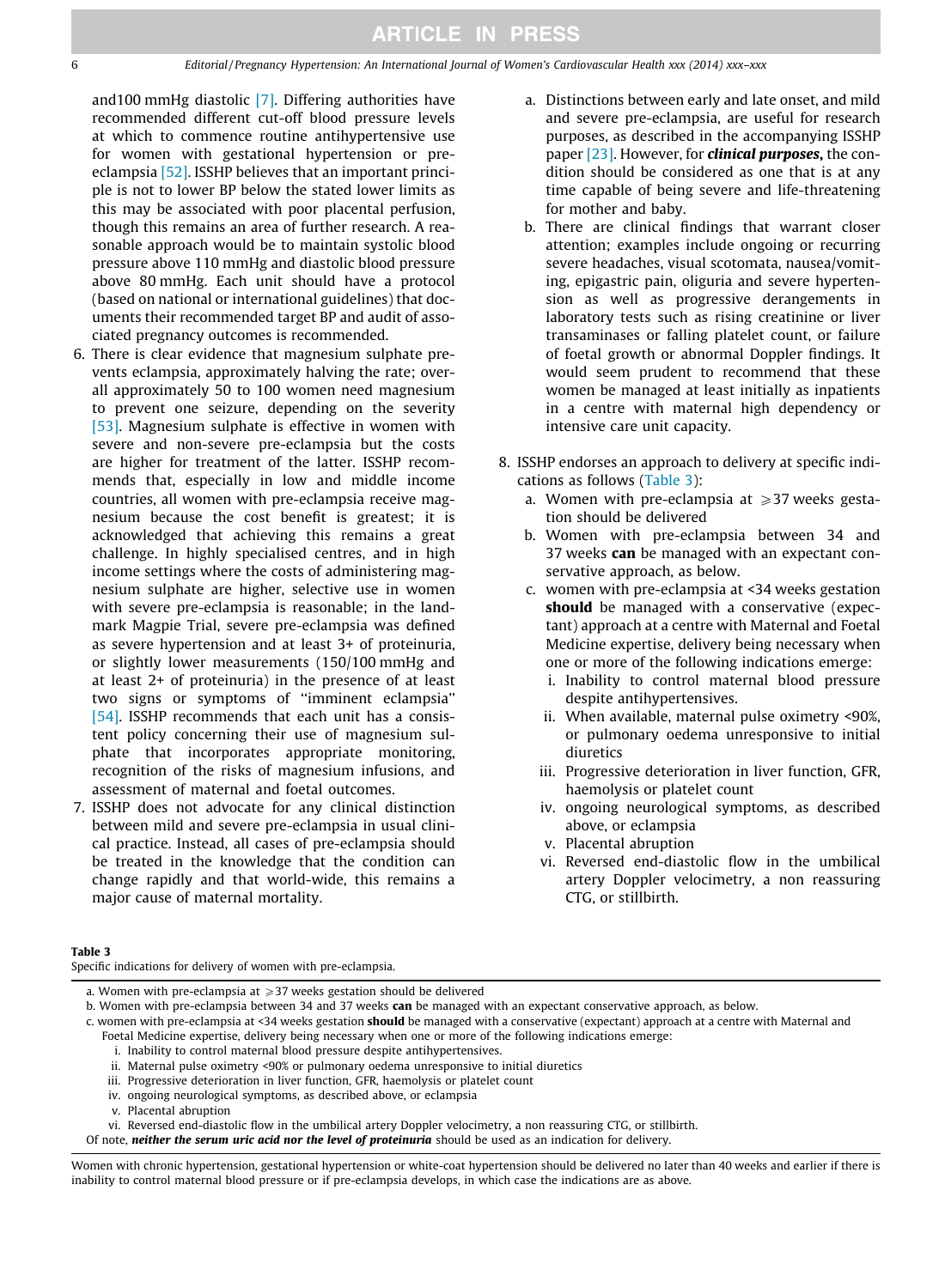<span id="page-6-0"></span>Of note, neither the serum uric acid nor the level of proteinuria should be used as an indication for delivery.

What do other guidelines say?

ISSHP acknowledges the expertise and rigorous approach that has been undertaken in the development of several key guidelines including:

- $\bullet$  NICE (5)
- $\bullet$  SOMANZ [3]
- Canadian [8]
- ACOG (ACOG. Practice guideline WQ 24)

The key areas in which these guidelines differ are:

- (1) the requirement for proteinuria in the diagnosis of pre-eclampsia (NICE)
- (2) the level at which routine antihypertensive treatment of blood pressure is mandatory and the target BP thereafter
- (3) when magnesium sulphate should be administered

Adopting the management recommendations of any of these guidelines is entirely justified and appropriate. Importantly, ISSHP recommends that each unit has a specific policy as to which management guidelines are to be followed so that there is uniform practice within each unit. In addition, each unit should strive to record and evaluate their maternal and foetal outcomes to ensure that their policies and guidelines remain appropriate.

#### Ethics statement

Ethics approval was not sought for this article.

#### Funding

The authors have no support or funding to report.

#### Competing interests

The authors have declared that no competing interests exist.

#### References

- [1] [Brown MA, Lindheimer MD, de Swiet M, Assche AV, Moutquin J-M.](http://refhub.elsevier.com/S2210-7789(14)00018-X/h0005) [The classification and diagnosis of the hypertensive disorders of](http://refhub.elsevier.com/S2210-7789(14)00018-X/h0005) [pregnancy: statement from the international society for the study of](http://refhub.elsevier.com/S2210-7789(14)00018-X/h0005) [hypertension in pregnancy \(ISSHP\). Hypertens Pregnancy](http://refhub.elsevier.com/S2210-7789(14)00018-X/h0005) [2001;20\(1\):ix–xiv](http://refhub.elsevier.com/S2210-7789(14)00018-X/h0005).
- [2] [Roberts JM, Bell MJ. If we know so much about preeclampsia, why](http://refhub.elsevier.com/S2210-7789(14)00018-X/h0010) haven't we cured the disease? J Reprod Immunol 2013;99:1-9.
- [3] [Brown MA. Pre-eclampsia: proteinuria in pre-eclampsia –does it](http://refhub.elsevier.com/S2210-7789(14)00018-X/h0015) [matter any more? Nat Rev Nephrol 2012;8\(10\):563–5.](http://refhub.elsevier.com/S2210-7789(14)00018-X/h0015)
- [4] [Staff AC, Benton SJ, von Dadelszen P, Roberts JM, Taylor RN, Powers](http://refhub.elsevier.com/S2210-7789(14)00018-X/h0020) [RW, et al. Redefining preeclampsia using placenta-derived](http://refhub.elsevier.com/S2210-7789(14)00018-X/h0020) [biomarkers. Hypertension 2013;61\(5\):932–42.](http://refhub.elsevier.com/S2210-7789(14)00018-X/h0020)
- [5] [Lowe SA, Brown MA, Dekker GA, Gatt S, McLintock CK, McMahon LP,](http://refhub.elsevier.com/S2210-7789(14)00018-X/h0025) [et al. Guidelines for the management of hypertensive disorders of](http://refhub.elsevier.com/S2210-7789(14)00018-X/h0025) [pregnancy 2008. Austr N Z J Obstet Gynaecol 2009;49\(3\):242–6](http://refhub.elsevier.com/S2210-7789(14)00018-X/h0025) [\(Epub 2009/07/02\).](http://refhub.elsevier.com/S2210-7789(14)00018-X/h0025)
- [6] [Visintin C, Mugglestone MA, Almerie MQ, Nherera LM, James D,](http://refhub.elsevier.com/S2210-7789(14)00018-X/h0030) [Walkinshaw S, et al. Management of hypertensive disorders during](http://refhub.elsevier.com/S2210-7789(14)00018-X/h0030) [pregnancy: summary of NICE guidance. BMJ 2010;341:c2207 \(Epub](http://refhub.elsevier.com/S2210-7789(14)00018-X/h0030) [2010/08/270](http://refhub.elsevier.com/S2210-7789(14)00018-X/h0030).
- [7] Excellence NNIfHaC. Hypertension in pregnancy: The management of hypertensive disorders during pregnancy 2010 31/7/12.
- [8] Practice Bulletin No. 125: Chronic Hypertension in Pregnancy. Obstetrics & Gynecology. 2012;119(2, Part 1), pp. 396–407, doi: 10.1097/AOG.0b013e318249ff06.
- [9] von Dadelszen P, Sawchuck D, McMaster R, Douglas MJ, Lee SK, Saunders S, et al. The active implementation of pregnancy hypertension guidelines in British Columbia. Obstet Gynecol 2010;116(3):659-66.<br>
http://dx.doi.org/10.1097/ 2010;116(3):659–66. [http://dx.doi.org/10.1097/](http://dx.doi.org/10.1097/AOG.0b013e3181eb669d) [AOG.0b013e3181eb669d](http://dx.doi.org/10.1097/AOG.0b013e3181eb669d).
- [10] [Magee LA, Helewa M, Moutquin JM, von Dadelszen P. Hypertension](http://refhub.elsevier.com/S2210-7789(14)00018-X/h0050) [guideline C, strategic training initiative in research in the](http://refhub.elsevier.com/S2210-7789(14)00018-X/h0050) [reproductive health sciences S. diagnosis, evaluation, and](http://refhub.elsevier.com/S2210-7789(14)00018-X/h0050) [management of the hypertensive disorders of pregnancy. J Obstet](http://refhub.elsevier.com/S2210-7789(14)00018-X/h0050) [Gynaecol Canada 2008;30\(3 Suppl.\):S1–48 \(Epub 2008/12/17\).](http://refhub.elsevier.com/S2210-7789(14)00018-X/h0050)
- [11] Redman CWG JS-L, Russell R. Hypertension in Pregnancy. In: Powrie R GM, Camann W, editor. de Swiet's Medical Disorders in Obstetric Practice. 5th Edition ed: Blackwell Publishing; 2010. p. 153–81.
- [12] [Waugh JJS, Gupta M, Rushbrook J, Halligan A, Shennan AH. Hidden](http://refhub.elsevier.com/S2210-7789(14)00018-X/h0060) [errors of aneroid sphygmomanometers. Blood Pressure Monit](http://refhub.elsevier.com/S2210-7789(14)00018-X/h0060) [2002;7\(6\):309–12.](http://refhub.elsevier.com/S2210-7789(14)00018-X/h0060)
- [13] [Brown MA, Roberts L, Davis G, Mangos G. Can we use the Omron T9P](http://refhub.elsevier.com/S2210-7789(14)00018-X/h0065) [automated blood pressure monitor in pregnancy? Hypertens](http://refhub.elsevier.com/S2210-7789(14)00018-X/h0065) [Pregnancy 2011;30\(2\):188–93 \(Epub 2010/09/18\).](http://refhub.elsevier.com/S2210-7789(14)00018-X/h0065)
- [14] http://www.dableducational.org/index.html.
- [15] [Nouwen E, Snijder M, van Montfrans G, Wolf H. Validation of the](http://refhub.elsevier.com/S2210-7789(14)00018-X/h0075) [Omron M7 and Microlife 3BTO-A blood pressure measuring devices](http://refhub.elsevier.com/S2210-7789(14)00018-X/h0075) [in preeclampsia. Hypertens Pregnancy 2012;31\(1\):131–9.](http://refhub.elsevier.com/S2210-7789(14)00018-X/h0075)
- [16] [Lindheimer MD, Kanter D. Interpreting abnormal proteinuria in](http://refhub.elsevier.com/S2210-7789(14)00018-X/h0080) [pregnancy: the need for a more pathophysiological approach. Obstet](http://refhub.elsevier.com/S2210-7789(14)00018-X/h0080) [Gynecol 2010;115\(2 Pt 1\):365–75 \(Epub 2010/01/23\).](http://refhub.elsevier.com/S2210-7789(14)00018-X/h0080)
- [17] [Cote AM, Firoz T, Mattman A, Lam EM, von Dadelszen P, Magee LA.](http://refhub.elsevier.com/S2210-7789(14)00018-X/h0085) [The 24-hour urine collection: gold standard or historical practice?](http://refhub.elsevier.com/S2210-7789(14)00018-X/h0085) [Am J Obstet Gynecol 2008;199\(6\) \(625 e1-6, ZEpub 2008/08/23\).](http://refhub.elsevier.com/S2210-7789(14)00018-X/h0085)
- [18] [Cote AM, Brown MA, Lam E, von Dadelszen P, Firoz T, Liston RM,](http://refhub.elsevier.com/S2210-7789(14)00018-X/h0090) [et al. Diagnostic accuracy of urinary spot protein:creatinine ratio for](http://refhub.elsevier.com/S2210-7789(14)00018-X/h0090) [proteinuria in hypertensive pregnant women: systematic review.](http://refhub.elsevier.com/S2210-7789(14)00018-X/h0090) [BMJ 2008;336\(7651\):1003–6 \(Epub 2008/04/12\)](http://refhub.elsevier.com/S2210-7789(14)00018-X/h0090).
- [19] [Saudan PJ, Brown MA, Farrell T, Shaw L. Improved methods of](http://refhub.elsevier.com/S2210-7789(14)00018-X/h0095) [assessing proteinuria in hypertensive pregnancy. Br J Obstet](http://refhub.elsevier.com/S2210-7789(14)00018-X/h0095) [Gynaecol 1997;104\(10\):1159–64. Epub 1997/10/23](http://refhub.elsevier.com/S2210-7789(14)00018-X/h0095).
- [20] [Cade TJ, Gilbert SA, Polyakov A, Hotchin A. The accuracy of spot](http://refhub.elsevier.com/S2210-7789(14)00018-X/h0100) [urinary protein-to-creatinine ratio in confirming proteinuria in pre](http://refhub.elsevier.com/S2210-7789(14)00018-X/h0100)[eclampsia. Austr N Z J Obstet Gynaecol 2012;52\(2\):179–82.](http://refhub.elsevier.com/S2210-7789(14)00018-X/h0100)
- [21] [Morris RK, Riley RD, Doug M, Deeks JJ, Kilby MD. Diagnostic accuracy](http://refhub.elsevier.com/S2210-7789(14)00018-X/h0105) [of spot urinary protein and albumin to creatinine ratios for detection](http://refhub.elsevier.com/S2210-7789(14)00018-X/h0105) [of significant proteinuria or adverse pregnancy outcome in patients](http://refhub.elsevier.com/S2210-7789(14)00018-X/h0105) [with suspected pre-eclampsia: systematic review and meta](http://refhub.elsevier.com/S2210-7789(14)00018-X/h0105)[analysis. BMJ 2012:345.](http://refhub.elsevier.com/S2210-7789(14)00018-X/h0105)
- [22] [Phelan LK, Brown MA, Davis GK, Mangos G. A prospective study of](http://refhub.elsevier.com/S2210-7789(14)00018-X/h0110) [the impact of automated dipstick urinalysis on the diagnosis of](http://refhub.elsevier.com/S2210-7789(14)00018-X/h0110) [preeclampsia. Hypertens Pregnancy 2004;23\(2\):135–42 \(Epub](http://refhub.elsevier.com/S2210-7789(14)00018-X/h0110) [2004/09/17\).](http://refhub.elsevier.com/S2210-7789(14)00018-X/h0110)
- [23] [Tranquilli AL, Brown MA, Zeeman GG, Dekker G, Sibai BM. The](http://refhub.elsevier.com/S2210-7789(14)00018-X/h0115) [definition of severe and early-onset preeclampsia. Statements from](http://refhub.elsevier.com/S2210-7789(14)00018-X/h0115) [the International Society for the Study of Hypertension in Pregnancy](http://refhub.elsevier.com/S2210-7789(14)00018-X/h0115) [\(ISSHP\). Pregnancy Hypertens 2013;3\(1\):44–7](http://refhub.elsevier.com/S2210-7789(14)00018-X/h0115).
- [24] [Homer CS, Brown MA, Mangos G, Davis GK. Non-proteinuric pre](http://refhub.elsevier.com/S2210-7789(14)00018-X/h0120)[eclampsia: a novel risk indicator in women with gestational](http://refhub.elsevier.com/S2210-7789(14)00018-X/h0120) [hypertension. J Hypertens 2008;26\(2\):295–302 \(Epub 2008/01/15\)](http://refhub.elsevier.com/S2210-7789(14)00018-X/h0120).
- [25] [Payne B, Magee LA, Cote AM, Hutcheon JA, Li J, Kyle PM, et al. PIERS](http://refhub.elsevier.com/S2210-7789(14)00018-X/h0125) [proteinuria: relationship with adverse maternal and perinatal](http://refhub.elsevier.com/S2210-7789(14)00018-X/h0125) [outcome. J Obstet Gynaecol Canada 2011;33\(6\):588–97 \(Epub](http://refhub.elsevier.com/S2210-7789(14)00018-X/h0125) [2011/08/19\).](http://refhub.elsevier.com/S2210-7789(14)00018-X/h0125)
- [26] [Lane C, Brown M, Dunsmuir W, Kelly J, Mangos G. Can spot urine](http://refhub.elsevier.com/S2210-7789(14)00018-X/h0130) [protein/creatinine ratio replace 24 h urine protein in usual clinical](http://refhub.elsevier.com/S2210-7789(14)00018-X/h0130) [nephrology? Nephrology 2006;11\(3\):245–9](http://refhub.elsevier.com/S2210-7789(14)00018-X/h0130). [27] [Saudan P, Brown MA, Buddle ML, Jones M. Does gestational](http://refhub.elsevier.com/S2210-7789(14)00018-X/h0135)
- [hypertension become pre-eclampsia? Br J Obstet Gynaecol](http://refhub.elsevier.com/S2210-7789(14)00018-X/h0135) [1998;105\(11\):1177–84. Epub 1998/12/16](http://refhub.elsevier.com/S2210-7789(14)00018-X/h0135).
- [28] [Holston AM, Qian C, Yu KF, Epstein FH, Karumanchi SA, Levine RJ.](http://refhub.elsevier.com/S2210-7789(14)00018-X/h0140) [Circulating angiogenic factors in gestational proteinuria without](http://refhub.elsevier.com/S2210-7789(14)00018-X/h0140) [hypertension. Am J Obstet Gynecol 2009;200\(4\) \(392 e1-10. Epub](http://refhub.elsevier.com/S2210-7789(14)00018-X/h0140) [2009/01/27\).](http://refhub.elsevier.com/S2210-7789(14)00018-X/h0140)